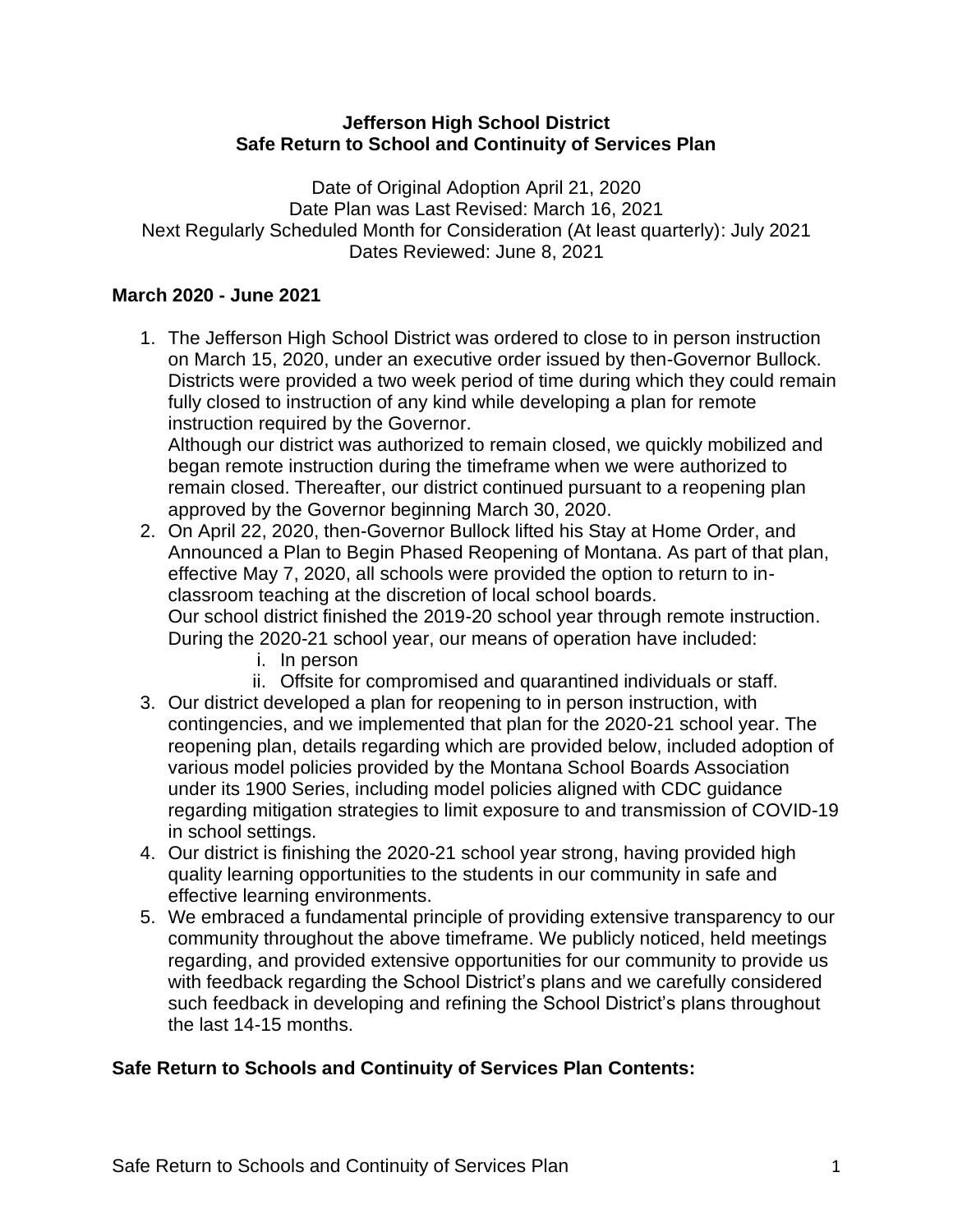#### **March 2020-June 2021**

### **Part I: Documentation of Meaningful Consultation in Developing and Refining the School District's plan from March 2020 Through June 2021:**

We noticed, held, and invited public comment on our evolving plans for a safe return to school and continuity of services on the following dates since March 2020:

- 1. April 21, 2020
- 2. May 19, 2020
- 3. June 16, 2020
- 4. July 21, 2020
- 5. August 18, 2020
- 6. September 15, 2020
- 7. October 20, 2020
- 8. November 17, 2020
- 9. December 15, 2020
- 10.January 19, 2021
- 11.February 16, 2021
- 12.March 16, 2021
- 13.April 20, 2021
- 14.May 11, 2021
- 15.June, 8, 2021

Our invitation for public input included a general opportunity for the public to provide input and was provided to everyone interested, including:

- 1. Students; families; school and district administrators (including special education administrators); teachers, principals, school leaders, other educators, school staff, and their unions; and
- 2. Stakeholders representing the interests of children with disabilities, children experiencing homelessness, children in foster care, children who are incarcerated and treatment facility, and other underserved students.

#### **Part II: Contents of The School District's plan for Safe Return to In-Person Instruction and Continuity of Services:**

1. A description of how the district will maintain the health and safety of students, educators, and other staff:

Following the lifting of the Stay-at-Home Order and subsequent reopening of the state on April 22, 2020, Jefferson High School District utilized the Montana Public Education Center *Roadmap for Safely Reopening Montana's Public Schools Using Emergency School District Policies* and accompanying MTSBA Model Emergency Policies. Utilizing these resources supported our district's continued service to students with transparency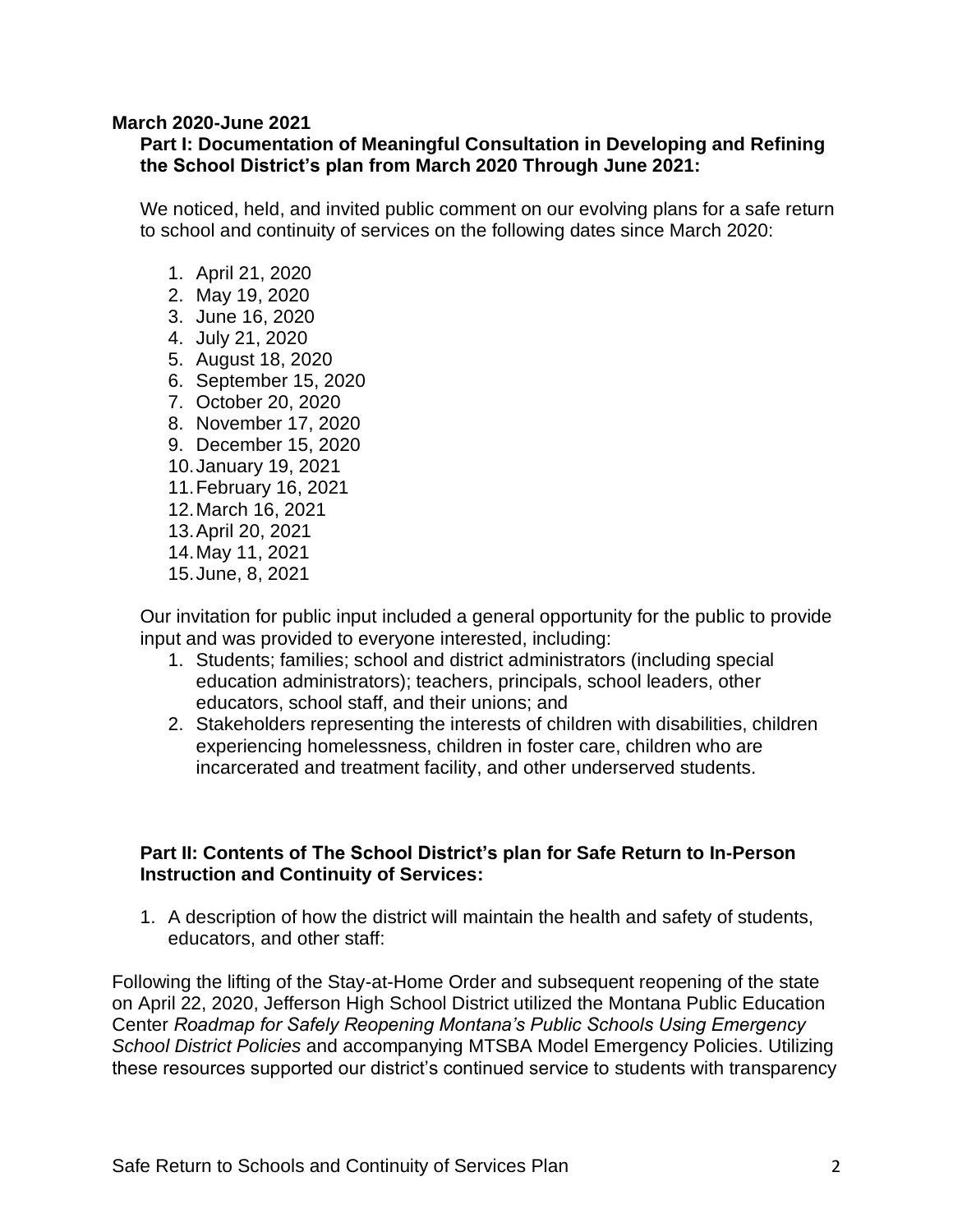and accountability while ensuring the operations of the school district reflected the circumstances in our community.

The policies ensured our Board of Trustees and school leaders honored the following priorities: quality instruction to students; a healthy and safe setting for students, staff, and the community; needed support of teachers and staff; and responsible financial and operational procedures. The policies provided an actionable plan for completing the 2020-2021 school fiscal year in a manner that met these priorities and secured district funding while providing an operational platform for considering long term innovations in the delivery of education services.

Jefferson High School District implemented policy options that facilitated collaboration between the Board of Trustees, administrative team, employees, parents, students, health officials, and community as we established protocols aligned with CDC guidance addressing how instruction was to be delivered to students; how gatherings and events would take place on school property; how the health and safety of staff and students would be protected and preserved while schools were open; and how financial and operational functions of the school district would continue during the period of public health emergency.

Jefferson High School District reviewed, considered, and addressed numerous areas of operation in our reopening process. On the topic of school district policy and procedures, the district considered emergency policies and procedures, adoption and amendment of policies, suspension of policies, and administrative procedures. To support students' academic, mental, social and emotional success, the district considered alternative grading, counseling, extended school year, student instruction proficiency determinations and declarations, support for particularly vulnerable students, transportation services, access to internet for students, food preparation and service, summer school and additional student instruction resources. To ensure the health and safety of students, teachers, and staff, the district considered cleaning and disinfection, community use of facilities, county board of health orders, diagnosis and confidentiality, hand washing and related hygiene protocols, telework, school closure orders, stay at home orders, symptom monitoring and isolation, travel quarantines, visitors, volunteers, vulnerable individuals, masks and personal protective equipment, and physical distancing.

Following the *Roadmap for Safely Reopening Montana's Public Schools Using Emergency School District Policies* ensured Jefferson School District has remained in compliance with guidance and best practices provided by federal, state, or local health officials. Our school district has continued to adapt and adjust our policies as new and updated guidance and best practices have become available.

Further, the policies provide options for consideration through input from our board of trustees, administrative team, employees, parents, students health officials, and community as collaborative partners as we have worked our way through ever evolving changes due to the pandemic. By considering all possible perspectives and factors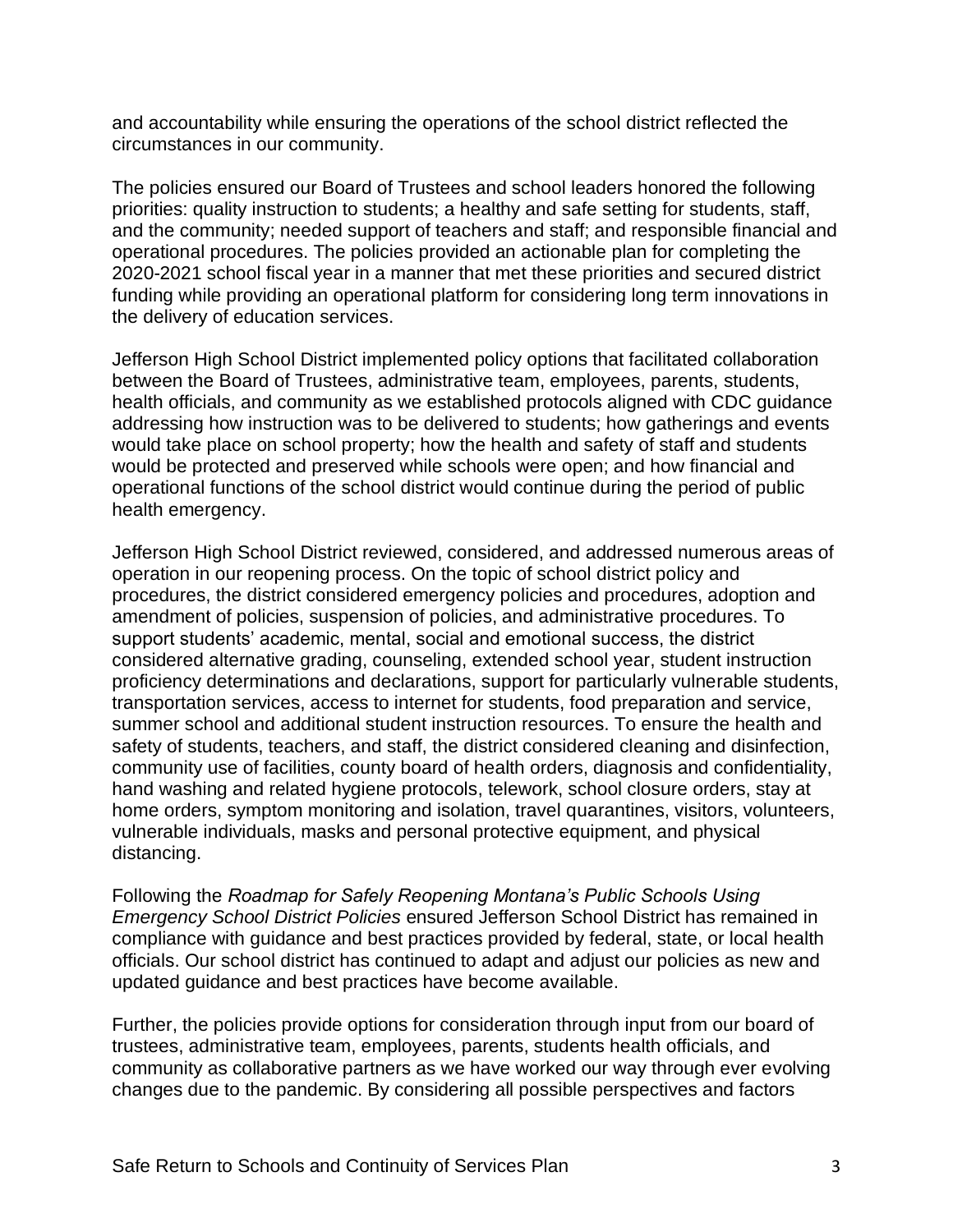when making the decisions to adopt or adjust a policy, or to implement a policy, we focused on the health and safety of our students, staff, and community for delivery of learning and services to our students. The policies have enabled us to adjust our procedures and practices during different phases in compliance with guidance and best practices provided by federal, state, and local agencies.

Jefferson High School District will continue to follow the policies noted below while engaging in a quarterly reevaluation process to continue to ensure the health, safety and wellbeing of our students, teachers, staff, and community through 2024.

2. The extent to which the district has adopted policies, and a description of any such policies, on each of the following safety recommendations established by the CDC:

| <b>Topic</b>                                                                                      | <b>School</b><br><b>District</b><br><b>Policy</b><br>Reference | <b>Description of Policy</b><br>(All referenced polices can be found at the end of this<br>document.)                                                                                                                                                                                                                                                                                                                                                                                                                                                                                                                                                                                                                                                                                                                                                                                                                                                                                                                                                        | <b>Policy</b><br><b>Adopted</b><br>and<br><b>Revised</b><br>Date(s) |
|---------------------------------------------------------------------------------------------------|----------------------------------------------------------------|--------------------------------------------------------------------------------------------------------------------------------------------------------------------------------------------------------------------------------------------------------------------------------------------------------------------------------------------------------------------------------------------------------------------------------------------------------------------------------------------------------------------------------------------------------------------------------------------------------------------------------------------------------------------------------------------------------------------------------------------------------------------------------------------------------------------------------------------------------------------------------------------------------------------------------------------------------------------------------------------------------------------------------------------------------------|---------------------------------------------------------------------|
| Universal and<br>correct wearing of<br>masks.                                                     | 1905                                                           | 1905: The School District has adopted the protocols<br>outlined in this policy during the term of the declared<br>public health emergency to ensure the safe and<br>healthy delivery of education services provided to<br>students on school property in accordance with<br>Policy 1906, and a safe workplace when staff are<br>present on school property in accordance with Policy<br>1909, and the safety, health and well-being of<br>parents and community members. The supervising<br>teacher, principal, superintendent or designated<br>personnel are authorized to implement the protocols<br>in coordination with state and local health officials.<br>The policy establishes regulations required face<br>coverings as personal protective equipment.                                                                                                                                                                                                                                                                                             | April 21,<br>1.<br>2020                                             |
| Modifying facilities<br>to allow for<br>physical distancing<br>(e.g., use of<br>cohorts/podding). | 1905;<br>1905P                                                 | 1905: The School District has adopted the protocols<br>outlined in this policy during the term of the declared<br>public health emergency to ensure the safe and<br>healthy delivery of education services provided to<br>students on school property in accordance with<br>Policy 1906, and a safe workplace when staff are<br>present on school property in accordance with Policy<br>1909, and the safety, health and well-being of<br>parents and community members. The supervising<br>teacher, principal, superintendent or designated<br>personnel are authorized to implement the protocols<br>in coordination with state and local health officials.<br>The policy establishes regulations regarding physical<br>distancing by requiring students, staff, volunteers,<br>and visitors will maintain a three-foot distance<br>between themselves and their colleagues and peers<br>throughout the school day inside any school building,<br>on school provided transportation, and on school<br>property before and after school. Staff members will | April 21,<br>2.<br>2020                                             |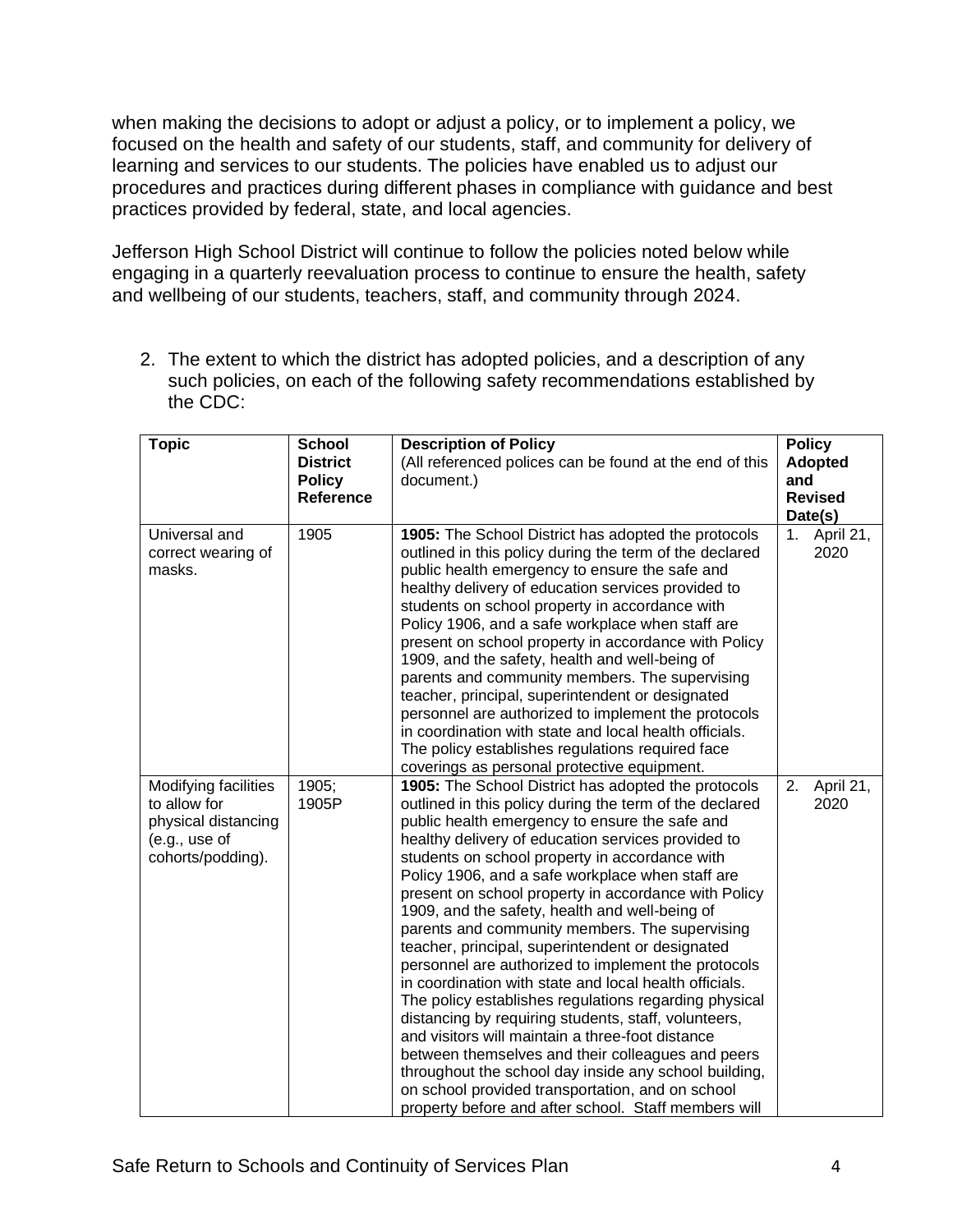|                                                                                              |                | arrange classrooms and restructure courses,<br>transportation services, and food service to meet this<br>standard.<br><b>1905P:</b> The administrative team of the School District<br>has adopted these procedures regarding symptoms<br>of illness, physical distancing and work areas,<br>physical barriers and guides, and ventilation in<br>accordance with Policy 1310 in order to implement<br>Policy 1905 during the term of the declared public<br>health emergency to ensure a safe and healthy work<br>and instructional setting. These procedures were<br>developed in accordance with the latest available<br>guidance from the Centers for Disease Control and in<br>coordination with applicable state, tribal, and local<br>health officials. These procedures supplement Policy<br>1905.                                                                                                                                                                                                                                                                                                                                                                                                                                                                                                                                                                                                                        |    |                   |
|----------------------------------------------------------------------------------------------|----------------|---------------------------------------------------------------------------------------------------------------------------------------------------------------------------------------------------------------------------------------------------------------------------------------------------------------------------------------------------------------------------------------------------------------------------------------------------------------------------------------------------------------------------------------------------------------------------------------------------------------------------------------------------------------------------------------------------------------------------------------------------------------------------------------------------------------------------------------------------------------------------------------------------------------------------------------------------------------------------------------------------------------------------------------------------------------------------------------------------------------------------------------------------------------------------------------------------------------------------------------------------------------------------------------------------------------------------------------------------------------------------------------------------------------------------------|----|-------------------|
| Handwashing and<br>respiratory<br>etiquette.                                                 | 1905;<br>1905P | 1905: The School District has adopted the protocols<br>outlined in this policy during the term of the declared<br>public health emergency to ensure the safe and<br>healthy delivery of education services provided to<br>students on school property in accordance with<br>Policy 1906, and a safe workplace when staff are<br>present on school property in accordance with Policy<br>1909, and the safety, health and well-being of<br>parents and community members. The supervising<br>teacher, principal, superintendent or designated<br>personnel are authorized to implement the protocols<br>in coordination with state and local health officials.<br>The policy establishes regulations regarding healthy<br>hand hygiene behavior and symptoms of illness.<br><b>1905P:</b> The administrative team of the School District<br>has adopted these procedures regarding personnel<br>cleaning and disinfecting, symptoms of illness, and<br>water systems in accordance with Policy 1310 in<br>order to implement Policy 1905 during the term of the<br>declared public health emergency to ensure a safe<br>and healthy work and instructional setting. These<br>procedures were developed in accordance with the<br>latest available guidance from the Centers for<br>Disease Control and in coordination with applicable<br>state, tribal, and local health officials. These<br>procedures supplement Policy 1905. | 3. | April 21,<br>2020 |
| Cleaning and<br>maintaining<br>healthy facilities,<br>including<br>improving<br>ventilation. | 1905;<br>1905P | 1905: The School District has adopted the protocols<br>outlined in this policy during the term of the declared<br>public health emergency to ensure the safe and<br>healthy delivery of education services provided to<br>students on school property in accordance with<br>Policy 1906, and a safe workplace when staff are<br>present on school property in accordance with Policy<br>1909, and the safety, health and well-being of<br>parents and community members. The supervising<br>teacher, principal, superintendent or designated<br>personnel are authorized to implement the protocols                                                                                                                                                                                                                                                                                                                                                                                                                                                                                                                                                                                                                                                                                                                                                                                                                             |    |                   |
|                                                                                              |                | in coordination with state and local health officials.                                                                                                                                                                                                                                                                                                                                                                                                                                                                                                                                                                                                                                                                                                                                                                                                                                                                                                                                                                                                                                                                                                                                                                                                                                                                                                                                                                          |    |                   |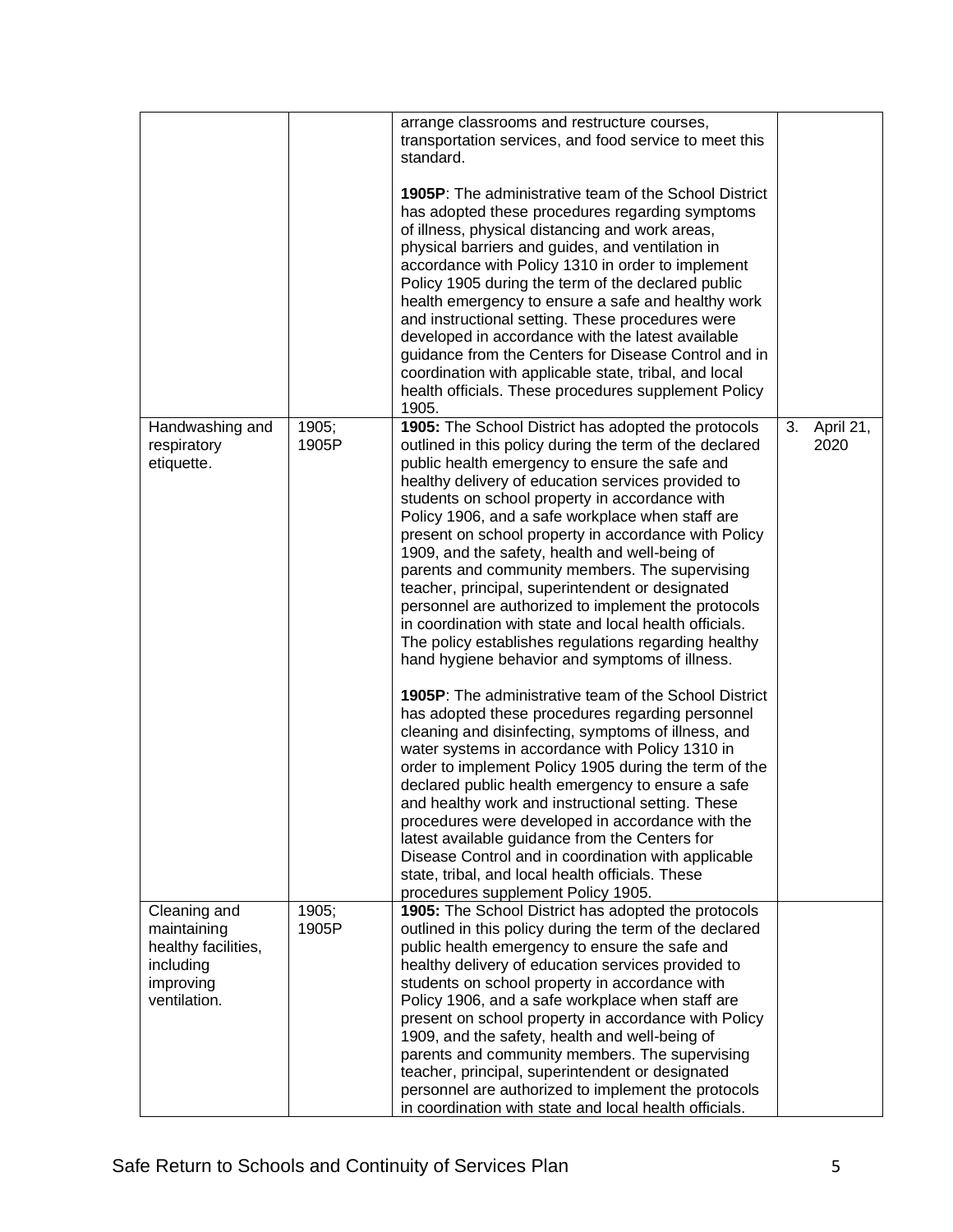|                                                                                                                                                                          |            | The policy establishes regulations regarding<br>symptoms of illness, cleaning and disinfecting,<br>temperature screening, vulnerable individuals, food<br>preparation and meal service, and transportation<br>services.<br><b>1905P:</b> The administrative team of the School District<br>has adopted these procedures regarding personnel<br>cleaning and disinfecting, symptoms of illness, and<br>ventilation in accordance with Policy 1310 in order to<br>implement Policy 1905 during the term of the<br>declared public health emergency to ensure a safe<br>and healthy work and instructional setting. These<br>procedures were developed in accordance with the<br>latest available guidance from the Centers for<br>Disease Control and in coordination with applicable<br>state, tribal, and local health officials. These<br>procedures supplement Policy 1905.                                                                                                                                                                                                                                                                                                                                                                                                                                                                                                                                                                                                                                                                                                                                                                                                                                                                                                                                                                                                                                                                                                                                         |          |                                                          |
|--------------------------------------------------------------------------------------------------------------------------------------------------------------------------|------------|-----------------------------------------------------------------------------------------------------------------------------------------------------------------------------------------------------------------------------------------------------------------------------------------------------------------------------------------------------------------------------------------------------------------------------------------------------------------------------------------------------------------------------------------------------------------------------------------------------------------------------------------------------------------------------------------------------------------------------------------------------------------------------------------------------------------------------------------------------------------------------------------------------------------------------------------------------------------------------------------------------------------------------------------------------------------------------------------------------------------------------------------------------------------------------------------------------------------------------------------------------------------------------------------------------------------------------------------------------------------------------------------------------------------------------------------------------------------------------------------------------------------------------------------------------------------------------------------------------------------------------------------------------------------------------------------------------------------------------------------------------------------------------------------------------------------------------------------------------------------------------------------------------------------------------------------------------------------------------------------------------------------------|----------|----------------------------------------------------------|
| Contact tracing in<br>combination with<br>isolation and<br>quarantine, in<br>collaboration with<br>the State, local,<br>territorial, or Tribal<br>health<br>departments. | 1905; 3417 | 1905: The School District has adopted the protocols<br>outlined in this policy during the term of the declared<br>public health emergency to ensure the safe and<br>healthy delivery of education services provided to<br>students on school property in accordance with<br>Policy 1906, and a safe workplace when staff are<br>present on school property in accordance with Policy<br>1909, and the safety, health and well-being of<br>parents and community members. The supervising<br>teacher, principal, superintendent or designated<br>personnel are authorized to implement the protocols<br>in coordination with state and local health officials.<br>The policy establishes regulations regarding<br>symptoms of illness, temperature screening, public<br>awareness, and confidentiality.<br>3417: In all proceedings related to this policy, the<br>District will respect a student's right to privacy.<br>Although the District is required to provide<br>educational services to all school-age children who<br>reside within its boundaries, it may deny attendance<br>at school to any child diagnosed as having a<br>communicable disease that could make a child's<br>attendance harmful to the welfare of other students.<br>The District will rely on advice of the public health<br>and medical communities in assessing the risk of<br>transmission of various communicable diseases to<br>determine how best to protect the health of both<br>students and staff. The District will manage common<br>communicable diseases in accordance with Montana<br>Department of Public Health and Human Services<br>guidelines and communicable diseases control rules.<br>The District may temporarily exclude from school<br>attendance a student who exhibits symptoms of a<br>communicable disease that is readily transmitted in a<br>school setting. The District may notify parents of<br>other children attending a school that their children<br>have been exposed to a communicable disease | 1.<br>2. | April 21,<br>2020<br>First<br>Reading<br>June 8,<br>2021 |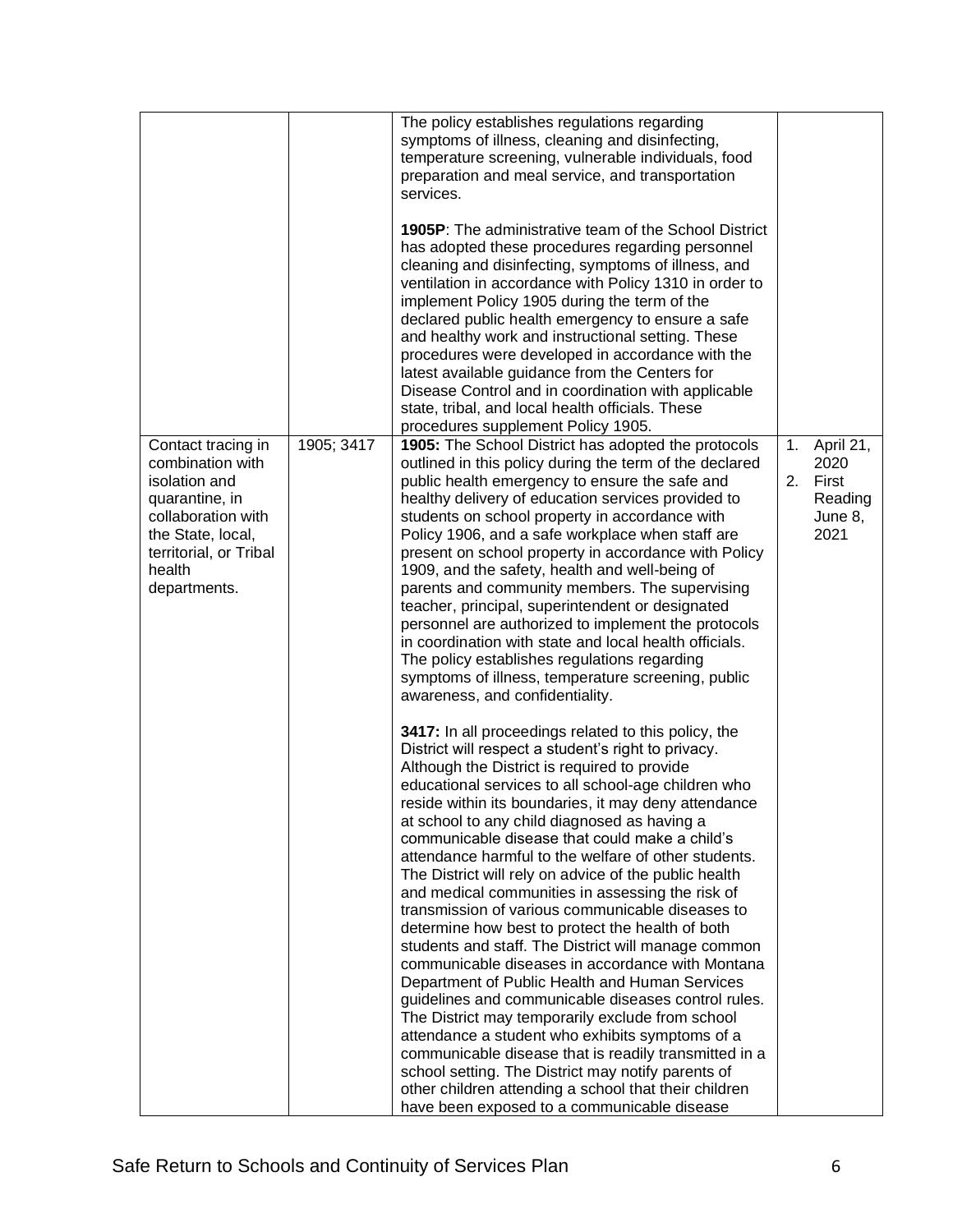|                                                                                                                         |                      | without identifying the particular student who has the<br>disease.                                                                                                                                                                                                                                                                                                                                                                                                                                                                                                                                                                                                                                                                                                                                                                                                                                                                                                                                                                                                                                                                                                                                                                  |                                           |
|-------------------------------------------------------------------------------------------------------------------------|----------------------|-------------------------------------------------------------------------------------------------------------------------------------------------------------------------------------------------------------------------------------------------------------------------------------------------------------------------------------------------------------------------------------------------------------------------------------------------------------------------------------------------------------------------------------------------------------------------------------------------------------------------------------------------------------------------------------------------------------------------------------------------------------------------------------------------------------------------------------------------------------------------------------------------------------------------------------------------------------------------------------------------------------------------------------------------------------------------------------------------------------------------------------------------------------------------------------------------------------------------------------|-------------------------------------------|
| Diagnostic and<br>screening testing.                                                                                    | 1905                 | 1905: The School District has adopted the protocols<br>outlined in this policy during the term of the declared<br>public health emergency to ensure the safe and<br>healthy delivery of education services provided to<br>students on school property in accordance with<br>Policy 1906, and a safe workplace when staff are<br>present on school property in accordance with Policy<br>1909, and the safety, health and well-being of<br>parents and community members. The supervising<br>teacher, principal, superintendent or designated<br>personnel are authorized to implement the protocols<br>in coordination with state and local health officials.<br>The policy establishes regulations regarding<br>symptoms of illness, and temperature screening.                                                                                                                                                                                                                                                                                                                                                                                                                                                                    | April 21,<br>2020                         |
| Efforts to provide<br>vaccinations to<br>school<br>communities                                                          | 3413                 | Please note that House Bill 702 passed the 2021<br>Legislature and was signed into law effective May 14,<br>2021. New Section 1 of that law provides that it is an<br>unlawful discriminatory practice for a governmental<br>entity to refuse, withhold from, or deny to a person<br>any local or state services, goods, facilities,<br>advantages, privileges, licensing, educational<br>opportunities, health care access, or employment<br>opportunities based on the person's vaccination<br>status. The law also provides it is unlawful for an<br>employer to refuse employment to a person, to bar a<br>person from employment, or to discriminate against a<br>person in compensation or in a term, condition, or<br>privilege of employment based on the person's<br>vaccination status. Finally, House Bill 702 provides it<br>is unlawful for a public accommodation to exclude,<br>limit, segregate, refuse to serve, or otherwise<br>discriminate against a person based on the person's<br>vaccination status.<br>3413: Upon initial enrollment, an immunization status<br>form shall be completed by the student's parent or<br>guardian. The certificate shall be made a part of the<br>student's permanent record. | 1.<br>First<br>Reading<br>June 8,<br>2021 |
| Appropriate<br>accommodations<br>for children with<br>disabilities with<br>respect to health<br>and safety<br>policies. | 1908; 2162;<br>2162P | 1908: The Board of Trustees authorizes the<br>supervising teacher or district administrator to<br>provide Policy 1908F to families requesting to opt-out<br>of onsite instruction at the school facility for the<br>duration of the declared public health emergency.<br>Students of families opting out of onsite instruction at<br>the school facility shall receive offsite, online, and<br>proficiency-based instruction, or any combination of<br>the foregoing at the discretion of the School District in<br>accordance with District Policy 1906. Students of<br>families opting out of onsite delivery shall be treated<br>the same as students instructed at the school facility<br>for purposes of grading, discipline, and other<br>educational rights.                                                                                                                                                                                                                                                                                                                                                                                                                                                                 | 1.<br><b>July 21,</b><br>2020             |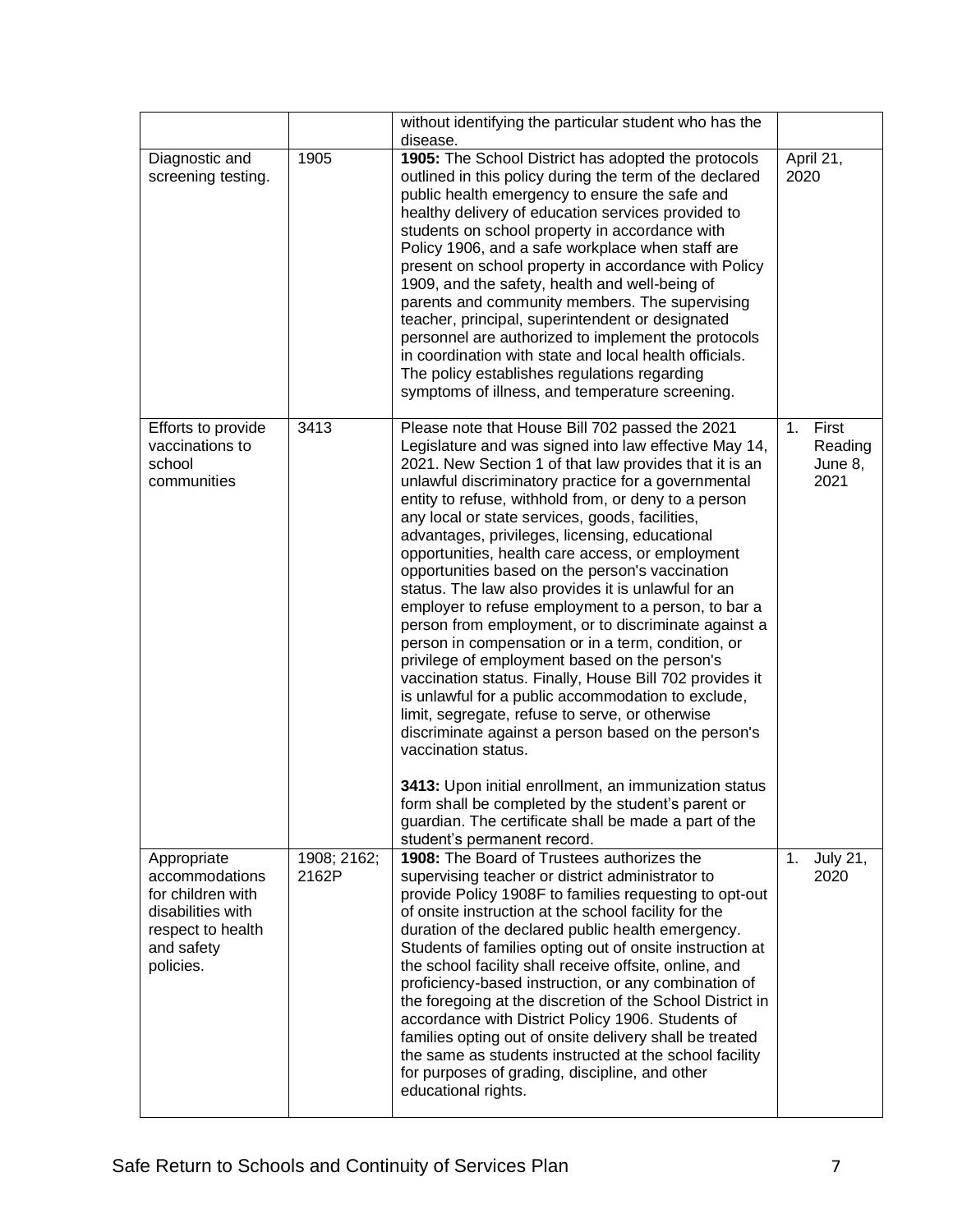|                           | students who are disabled within the definition of<br>Section 504 of the Rehabilitation Act of 1973 are<br>identified, evaluated, and provided with appropriate<br>educational services. For those students who need<br>or are believed to need special instruction and/or<br>related services under Section 504 of the<br>Rehabilitation Act of 1973, the District shall establish<br>and implement a system of procedural safeguards.<br>2162P: If the parent or legal guardian of a student<br>who qualifies under Section 504 for special<br>instruction or related services disagrees with a<br>decision of the District with respect to: (1) the<br>identification of the child as qualifying for Section<br>504; (2) the District's evaluation of the child; and/or<br>(3) the educational placement of the child, the<br>parents of the student are entitled to certain<br>procedural safeguards. The student shall remain in<br>his/her current placement until the matter has been                                                                                                                                                                                                                                                                                                                                                                                                                                                                                                                                                                                                                                                                              |                                                                                                                                           |
|---------------------------|---------------------------------------------------------------------------------------------------------------------------------------------------------------------------------------------------------------------------------------------------------------------------------------------------------------------------------------------------------------------------------------------------------------------------------------------------------------------------------------------------------------------------------------------------------------------------------------------------------------------------------------------------------------------------------------------------------------------------------------------------------------------------------------------------------------------------------------------------------------------------------------------------------------------------------------------------------------------------------------------------------------------------------------------------------------------------------------------------------------------------------------------------------------------------------------------------------------------------------------------------------------------------------------------------------------------------------------------------------------------------------------------------------------------------------------------------------------------------------------------------------------------------------------------------------------------------------------------------------------------------------------------------------------------------|-------------------------------------------------------------------------------------------------------------------------------------------|
| 1900; 1905;<br>1907; 3417 | 1900: In light of the COVID-19 pandemic, the Board<br>of Trustees has found it necessary to adopt<br>temporary policies related to emergency school<br>closures, the ongoing provision of educational<br>services to students, meetings of the Board,<br>gatherings on school property, health and safety of<br>students, staff and community members, human<br>resource matters and budgetary matters. To ensure<br>clarity and transparency, the board has organized all<br>emergency school policies into a temporary chapter.<br>School District Policies Numbered 1900-1999 are<br>intended to govern during any emergency related to<br>COVID-19 declared by the President, Congress,<br>Montana Legislature, Governor, Montana<br>Department of Public Health and Human Services,<br>County Health Department or the Board of Trustees.<br>1905: The School District has adopted the protocols<br>outlined in this policy during the term of the declared<br>public health emergency to ensure the safe and<br>healthy delivery of education services provided to<br>students on school property in accordance with<br>Policy 1906, and a safe workplace when staff are<br>present on school property in accordance with Policy<br>1909, and the safety, health and well-being of<br>parents and community members. The supervising<br>teacher, principal, superintendent or designated<br>personnel are authorized to implement the protocols<br>in coordination with state and local health officials.<br>1907: The Board of Trustees is authorized to declare<br>that a state of emergency exists within the<br>community. A declaration issued by the Board of | 1900:<br>March<br>17,<br>2020<br>1905:<br>April, 21<br>2020<br>1907:<br>April, 21<br>2020<br>3417:<br>First<br>Reading<br>June 8,<br>2021 |
|                           |                                                                                                                                                                                                                                                                                                                                                                                                                                                                                                                                                                                                                                                                                                                                                                                                                                                                                                                                                                                                                                                                                                                                                                                                                                                                                                                                                                                                                                                                                                                                                                                                                                                                           | resolved through the process set in the policy.<br>Trustees is distinct from any declaration in effect or                                 |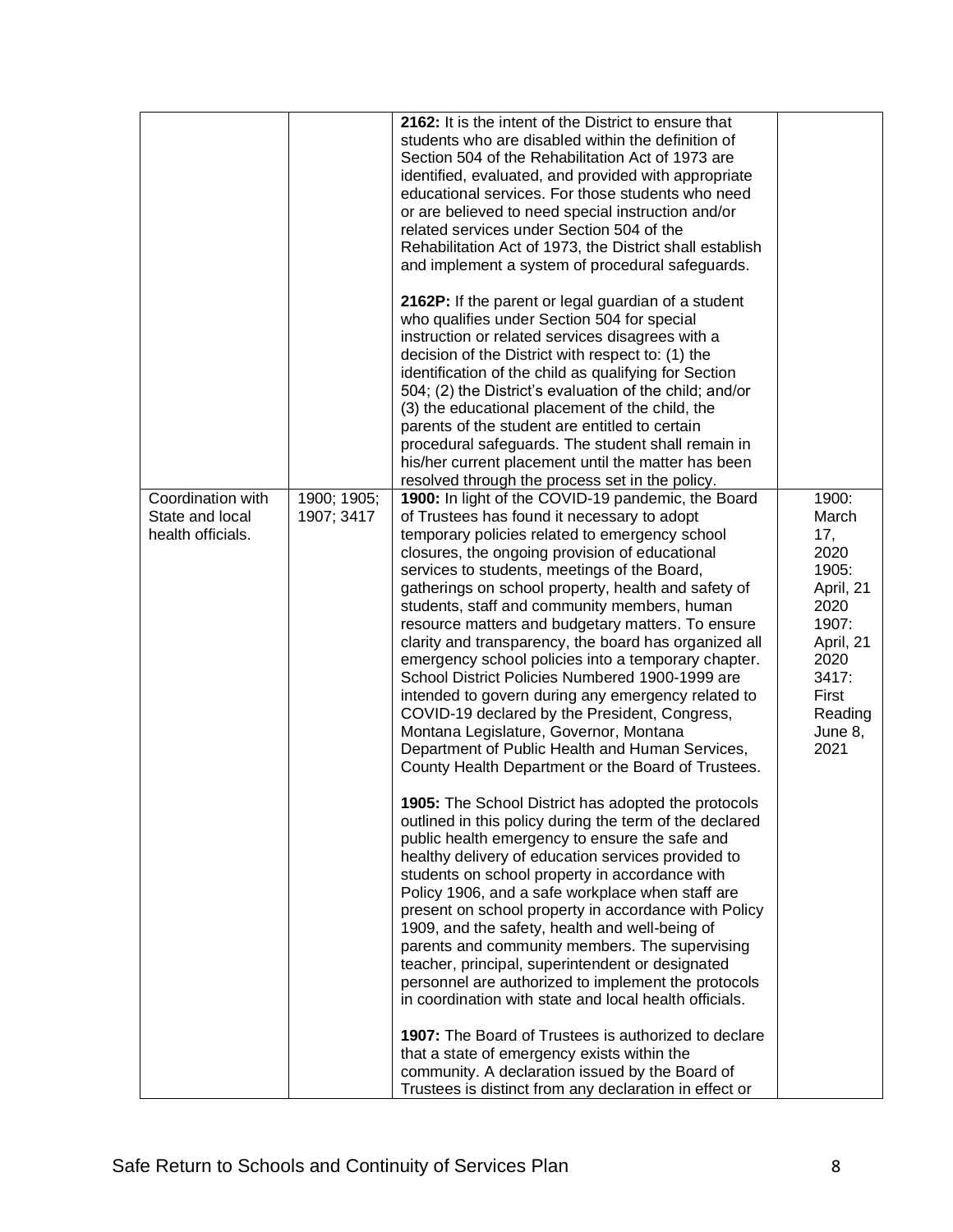|                                                                                                                                                                                                                                                                                                            |                         | previously issued by local, state or federal<br>authorities.                                                                                                                                                                                                                                                                                                                                                                                                                                                                                                                                                                                                                                                                                                                                                                                                                                                                                                                                                                                                                                                                                                                                                                                                                                                                                                                                                                                                                                                                                                                                                                                                                                                                                                                                                                                                                                                        |                         |
|------------------------------------------------------------------------------------------------------------------------------------------------------------------------------------------------------------------------------------------------------------------------------------------------------------|-------------------------|---------------------------------------------------------------------------------------------------------------------------------------------------------------------------------------------------------------------------------------------------------------------------------------------------------------------------------------------------------------------------------------------------------------------------------------------------------------------------------------------------------------------------------------------------------------------------------------------------------------------------------------------------------------------------------------------------------------------------------------------------------------------------------------------------------------------------------------------------------------------------------------------------------------------------------------------------------------------------------------------------------------------------------------------------------------------------------------------------------------------------------------------------------------------------------------------------------------------------------------------------------------------------------------------------------------------------------------------------------------------------------------------------------------------------------------------------------------------------------------------------------------------------------------------------------------------------------------------------------------------------------------------------------------------------------------------------------------------------------------------------------------------------------------------------------------------------------------------------------------------------------------------------------------------|-------------------------|
|                                                                                                                                                                                                                                                                                                            |                         | 3417: The District will manage common<br>communicable diseases in accordance with Montana<br>Department of Public Health and Human Services<br>guidelines and communicable diseases control rules.<br>When information is received by a staff member or a<br>volunteer that a student is afflicted with a serious<br>communicable disease, the staff member or<br>volunteer will promptly notify a school nurse or other<br>responsible person designated by the Board to<br>determine appropriate measures to be taken to<br>protect student and staff health and safety. A school<br>nurse or other responsible person designated by the<br>Board, after consultation with and on advice of public<br>health officials, will determine which additional staff<br>members, if any, have need to know of the affected<br>student's condition.                                                                                                                                                                                                                                                                                                                                                                                                                                                                                                                                                                                                                                                                                                                                                                                                                                                                                                                                                                                                                                                                       |                         |
| How the district<br>will ensure<br>continuity of<br>services, including<br>but not limited to<br>services to<br>address students'<br>academic needs<br>and students' and<br>staff social,<br>emotional, mental<br>health, and other<br>needs, which may<br>include student<br>health and food<br>services. | 1906;<br>1906P;<br>2050 | 1906: The School District has adopted the protocols<br>outlined in this policy to govern during the term of the<br>declared public health emergency to ensure the<br>delivery of education services to students onsite at<br>the school, offsite at other locations using available<br>resources including but not limited to online methods.<br>The supervising teacher, principal, superintendent or<br>designated personnel are authorized to implement<br>this policy. The Board of Trustees may revise the<br>school calendar to adjust the completion of the<br>school year for particular grade levels and groups<br>once students have satisfied the required number of<br>applicable aggregate hours.<br>The Board of Trustees authorizes offsite and online<br>instruction of students in a manner that satisfies the<br>aggregate number of instructional hours outlined in<br>the School District's adopted or revised calendar for<br>a school year affected by a public health emergency.<br>Offsite and online delivery methods shall include a<br>complete range of educational services offered by<br>the School District and shall comply with the<br>requirements of applicable statutes. Students<br>completing course work through an offsite or online<br>instructional setting shall be treated in and have their<br>hours of instruction calculated in the same manner as<br>students attending an onsite institutional setting.<br>The Board of Trustees authorizes proficiency-based<br>ANB calculation in situations when a student<br>demonstrates proficiency in a course area as<br>determined by the Board of Trustees using district<br>assessments consistent with the School District's<br>adopted Plan of Action, District Policy 1005FE, or<br>other measures approved by the Board of Trustees<br>during the course of a school year affected by a<br>public health emergency. | 1.<br>April 21,<br>2020 |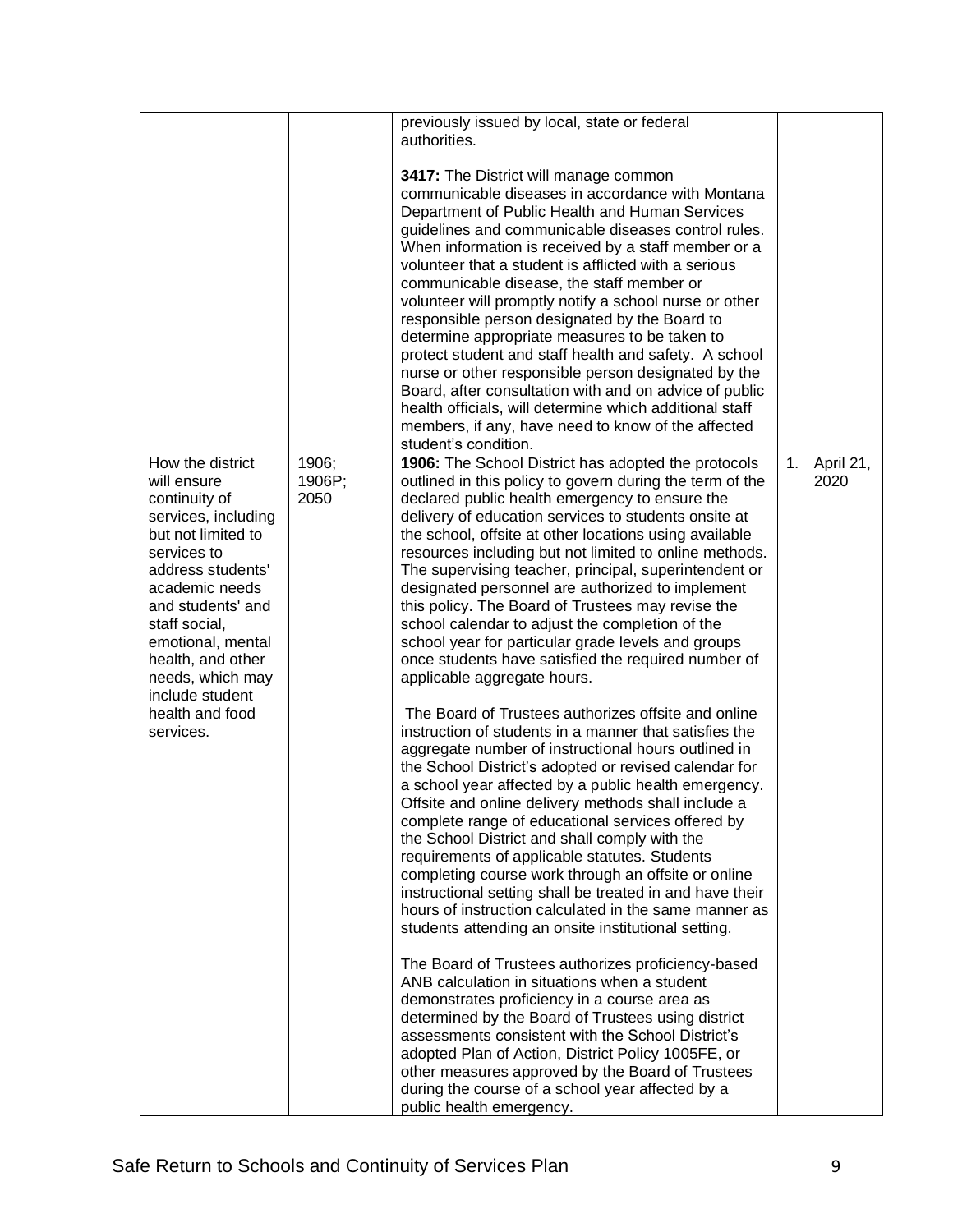|  | The Board of Trustees authorizes a summer program<br>of instructional offerings for the purpose of<br>remediation of credit, maintenance of skills, and<br>enrichment. All classes offered for credit must meet<br>minimum state requirements for accreditation and<br>may be delivered at the school or at another offsite<br>location. Remediation credit courses shall be offered,<br>grades 9-12, in accordance with District<br>advancement requirements. Credit course offerings<br>must be approved by the Board of Trustees                                                                                                                                                                                                                                                                                                                                                                                                        |  |
|--|--------------------------------------------------------------------------------------------------------------------------------------------------------------------------------------------------------------------------------------------------------------------------------------------------------------------------------------------------------------------------------------------------------------------------------------------------------------------------------------------------------------------------------------------------------------------------------------------------------------------------------------------------------------------------------------------------------------------------------------------------------------------------------------------------------------------------------------------------------------------------------------------------------------------------------------------|--|
|  | Students shall receive services in accordance with<br>the applicable Individualized Education Plan or<br>Section 504 Plan based on methods and locations<br>agreed upon and documented by the applicable team<br>to meet the student's needs and goals. Students<br>shall have access to regular school counseling<br>services whether their instruction is provided in an<br>onsite, offsite or online setting. Staff shall promptly<br>report any suspected student distress or concern to<br>their supervisor for review and referral. Students<br>receiving instruction in an offsite setting are governed<br>by the staff obligation to report suspected child abuse<br>or neglect. This policy in no way limits or adjusts the<br>School District's obligations to homeless students or<br>students in foster care. Applicable District policies<br>serving these students, or this population of students<br>remain in full effect. |  |
|  | 1906P: Proficiency or satisfying aggregate hours of<br>instruction can be achieved through an on-site, off-<br>site, or blended learning model as outlined in Policy<br>1906. Best practices will assist districts in facilitating<br>quality learning for each student regardless of<br>background or circumstance. Best practices include<br>but are not limited to, planning and communication,<br>clear expectations, differentiated instruction and<br>learning models, and flexible demonstrations of<br>learning.                                                                                                                                                                                                                                                                                                                                                                                                                   |  |
|  | 2050: The School District has adopted the protocols<br>outlined in this policy to ensure the delivery of<br>education services to students onsite at the school,<br>offsite at other locations using available resources.<br>The District administration or designated personnel<br>are authorized to implement this policy                                                                                                                                                                                                                                                                                                                                                                                                                                                                                                                                                                                                                |  |

#### **June 2021**

**Part III – Updated Compliance for the District's Previously Adopted Plan for the Safe Return to In-person Instruction and Continuity of Services:**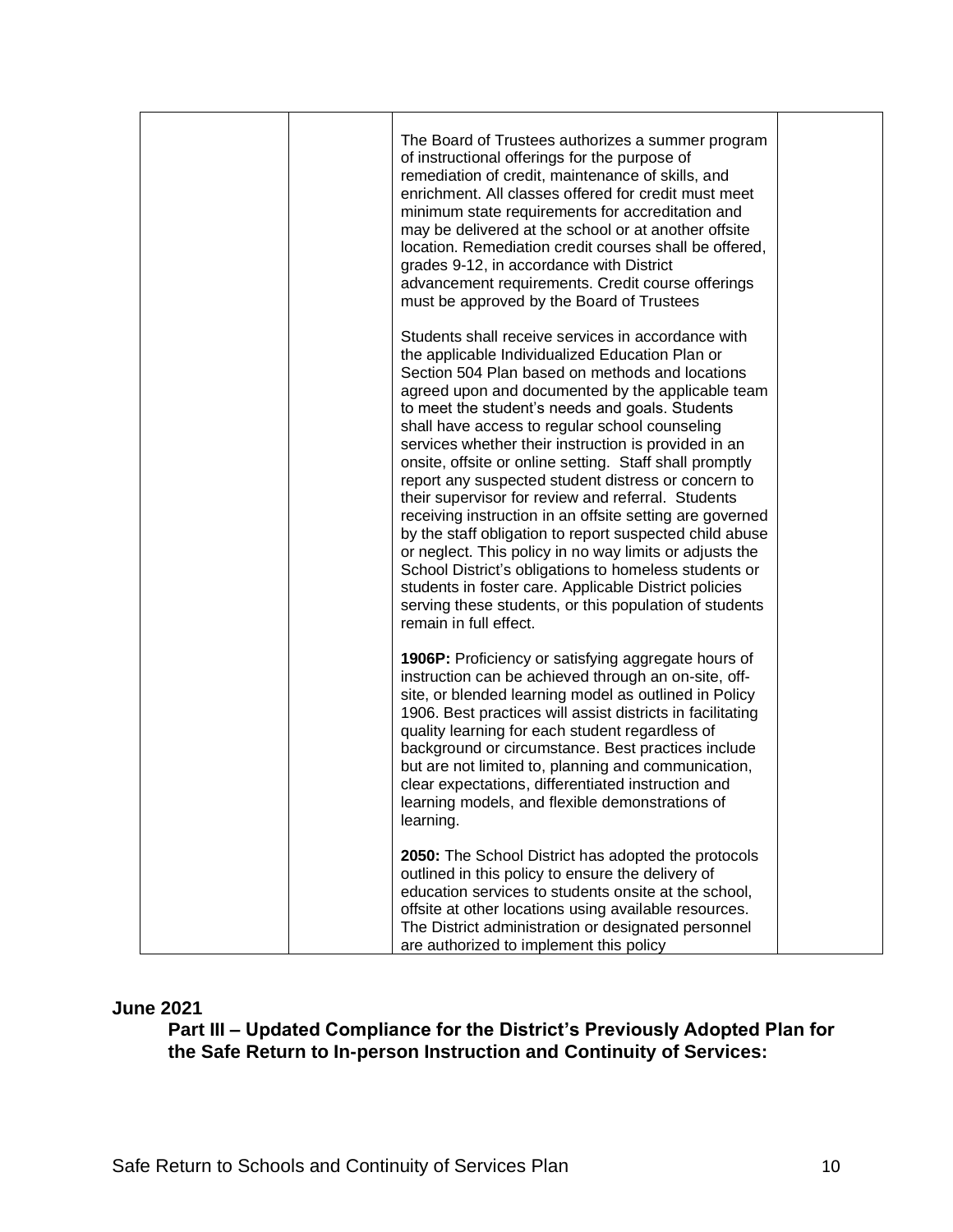Section 2001(i)(3) of the ARP Act states that a school district that developed a plan for the safe return to in-person instruction and continuity of services prior to the date of enactment of the ARP Act will be deemed to have met the requirement to develop a plan under section 2001(i)(1) as long as the plan meets the statutory requirements (*i.e.,* is publicly available on the LEA's website and was developed after the LEA sought and took into account public comment).

The School District's plan meets the requirements of Section 2001(i)(1) and (i)(2) of the ARP Act. The School District's plan is available on our website and, as noted above, was developed through a process that included extensive public comment. Further, we have, as part of the organization of the School District's plan for purposes of the ARP Act, revised the School District's plan at a meeting held on June 8, 2021 that included not just a notice of opportunity for public input but which specifically invited meaningful consultation with and input from:

- 1. Students; families; school and district administrators (including special education administrators); teachers, principals, school leaders, other educators, school staff, and their unions; and
- 2. Stakeholders representing the interests of children with disabilities, children experiencing homelessness, children in foster care, children who are incarcerated and treatment facility, and other underserved students.

We have considered the input of all affected parties and have carefully deliberated regarding the best possible means by which our district can provide safe effective learning environments for each of our students.

## **June 2021 - September 30, 2024 Part IV – Schedule for Future Review and Updates:**

Consideration of this Safe Return to Schools and Continuity of Services Plan shall be added as a standing agenda item on each regular and special meeting of the board of trustees throughout the 2021-24 school years. The agenda item shall, at a minimum, include notice of any changes to the plan recommended by the administration with an invitation for input, notice of opportunity for public input, and consultation with:

- 1. Students; families; school and district administrators (including special education administrators); teachers, principals, school leaders, other educators, school staff, and their unions; and
- 2. Stakeholders representing the interests of children with disabilities, children experiencing homelessness, children in foster care, children who are incarcerated and treatment facility, and other underserved students.
- 3. experiencing homelessness, children in foster care, migratory students, children who are incarcerated, and other underserved students.